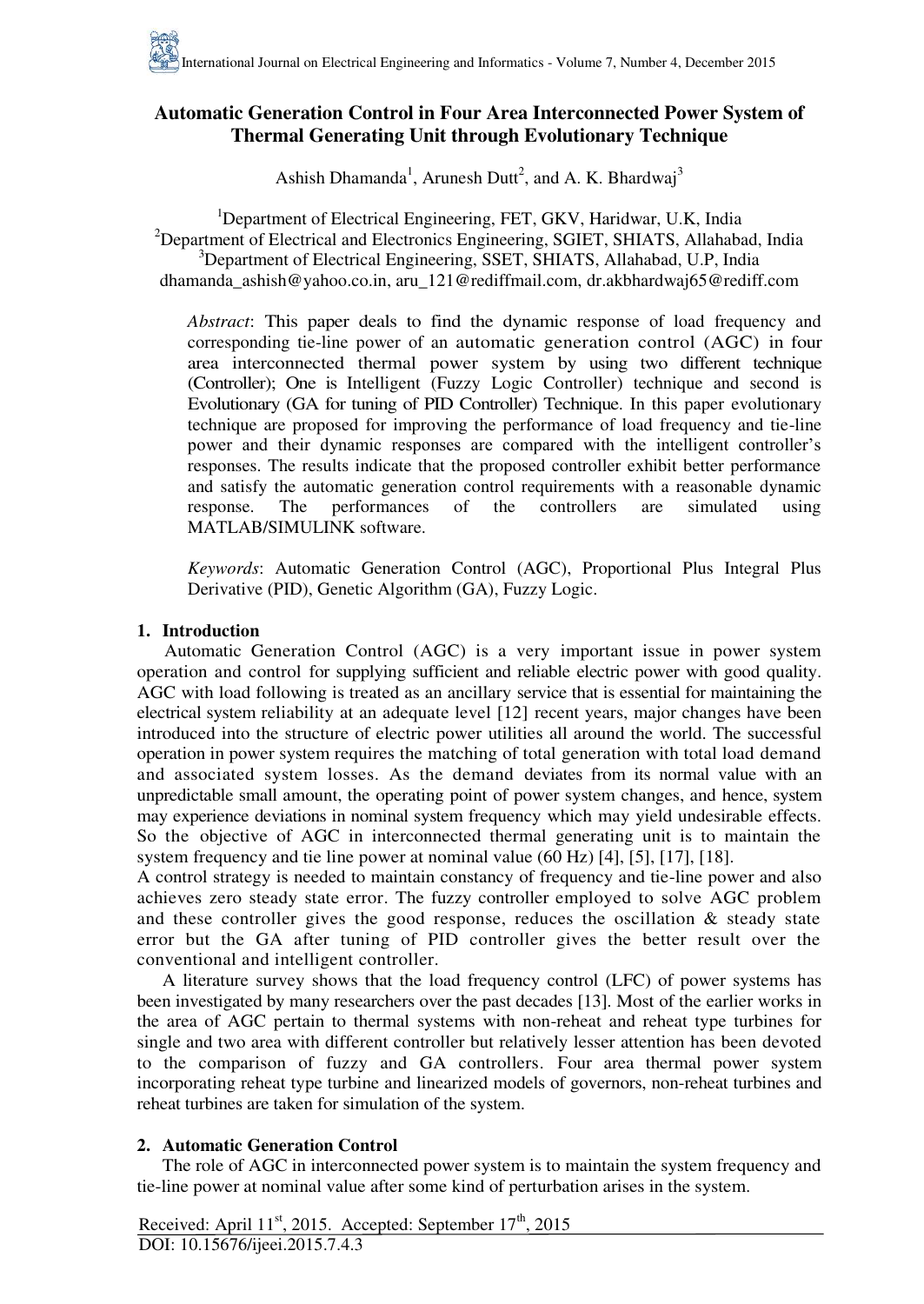To maintain the electrical power system in normal operating state, the generated power should match with power demand plus associated losses. However, in practical power system, the load is continuously changing with respect to time. Therefore, the power balance equilibrium cannot be satisfied in abnormal state. In primary control action also called without controller, when the power system is said to be at stable state, primary control action takes place within an area to suppress frequency oscillations. On the other hand, when the load fluctuations are more, primary control action are not adequate to control.

To overcome the problem of primary control action, the secondary control action also called with controller, need to apply, these controllers are set for a particular operating condition and they take care of small changes condition and they take care of small changes in load demand without exceeding the prescribed limits of frequency. These control action comprises of different controller like intelligent and evolutionary technique [2], [3], [8], [9], [11], [16].



The model of without controller and with controller is shown below in figure 1.

Figure 1. Four Area AGC Model of Reheat Thermal Generating System

 Let us consider the problem of controlling the power output of the generators of a closely knit electric area so as to maintain the scheduled frequency. All the generators in such an area constitute a coherent group so that all the generators speed up and slow down together maintaining their relative power angles. Such an area is defined as a control area. To understand the AGC problem of frequency control, let us consider a single turbo-generator system supplying an isolated load. [2]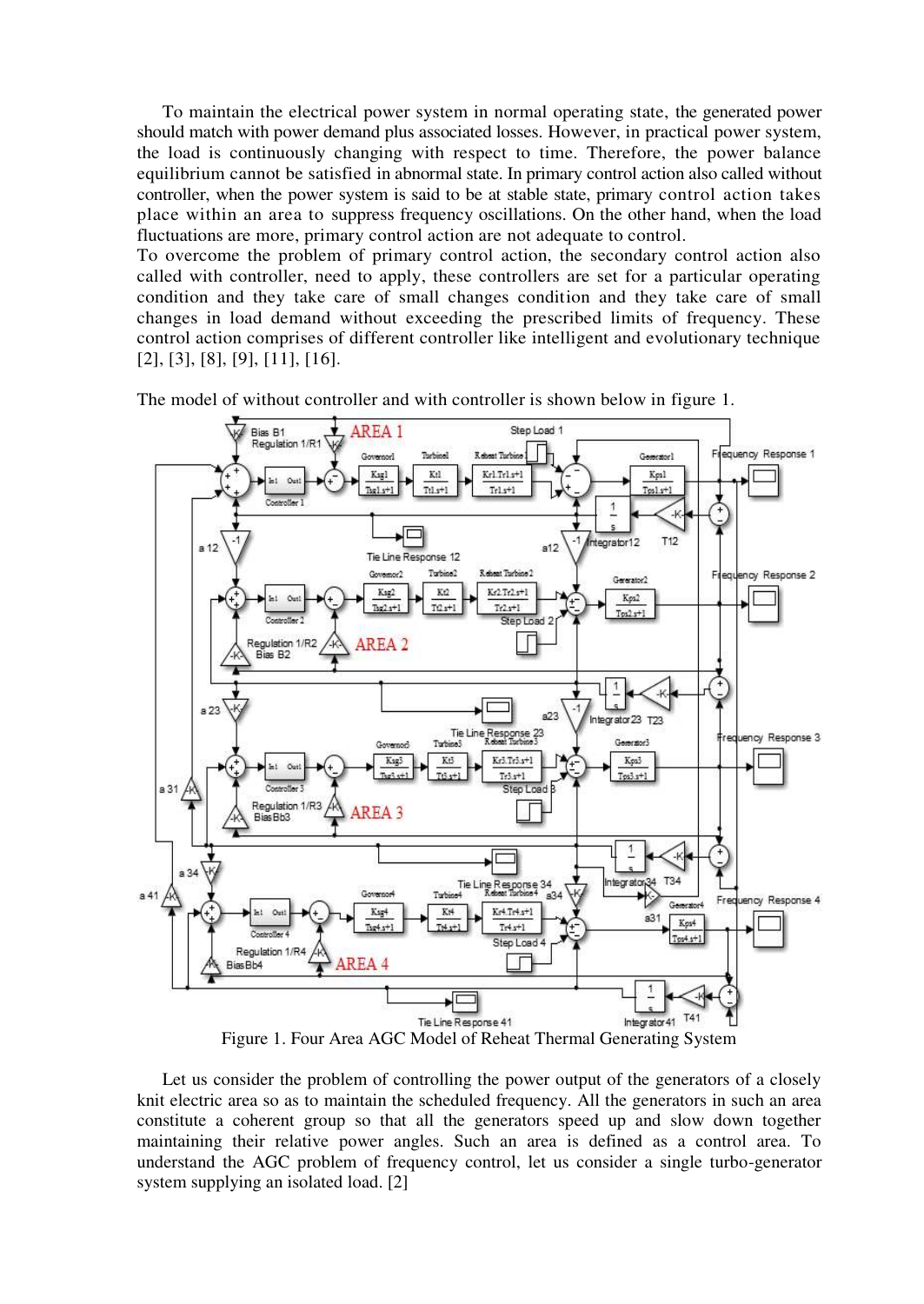For a sudden step change of load demand,

$$
\Delta P_G(s) = \frac{\Delta P_D}{s}
$$

To simplicity the frequency-domain analyses, transfer functions are used to model each component of the area.  $[4]$ ,  $[17]$ ,  $[18]$ 

Transfer function of governor is 
$$
\frac{\text{Ksg}}{\text{Tsgs} + 1}
$$
 (1)  
Transfer function of turbine is 
$$
\frac{\text{Kt}}{\text{Kt}}
$$
 (2)

Transfer function of turbine is 
$$
\frac{R}{Tts+1}
$$

Transfer function of Reheat turbine is

Transfer function of generator is 
$$
\frac{Kps}{Tps s+1}
$$
 (4)

Tps s+1 Dynamic response of automatic frequency control loop is

$$
\Delta F(s) = -\frac{\frac{K_{ps}}{1 + T_{ps}s}}{1 + \frac{K_{ps}}{R(1 + T_{ps}s)}} \frac{\Delta P_D}{s}
$$
(5)

(3)

the change in frequency is given by

$$
\Delta F(s)|_{\Delta PC(s)=0} = -\left[\frac{\frac{K_{PS}}{1+ST_{PS}}}{1+\frac{K_{PS}}{1+ST_{PS}}}\right] \times \frac{\Delta P_D}{s}
$$
  
\n
$$
= -\left[\frac{K_{PS}}{(1+ST_{PS}) + \frac{K_{PS}}{R}}\right] \times \frac{\Delta P_D}{s}
$$
  
\n
$$
= -\left[\frac{K_{PS}}{\frac{ST_{PS} + K}{1+ST_{PS}}}\right] \times \frac{\Delta P_D}{s}
$$
  
\n
$$
= -\left[\frac{\frac{K_{PS}}{T_{PS}}}{\frac{K_{PS} + R}{1+ST_{PS}}}\right] \times \frac{\Delta P_D}{s}
$$
  
\n
$$
= -\frac{K_{PS} \times \Delta P_D}{\frac{K_{PS} + R}{1+ST_{PS}}}\left[\frac{1}{s(s + \frac{K_{PS} + R}{RT_{PS}})}\right]
$$
  
\n
$$
\Delta F(s)|_{\Delta PC(s)=0} = -\frac{K_{PS} \times \Delta P_D}{T_{PS}} \times \frac{R_{TS}}{K_{PS} + R} \left[\frac{1}{s} - \frac{1}{(s + \frac{K_{PS} + R}{RT_{PS}})}\right]
$$
  
\n
$$
\Delta f(t) = L^{-1} \Delta F(s)
$$
  
\n
$$
\Delta f(t) = -\frac{R K_{PS}}{K_{PS} + R} \left[1 - e^{-\frac{t}{T_{PS}} \frac{R T_{PS}}{K_{PS} + R}}\right] \Delta P_D
$$
 (5a)

 This is equation for dynamic state, and help to determine the dynamic response of the system.

Equation [5] can be written as, [2], [3]. [11]

$$
\Delta F(s) = -\Delta P_D \frac{RK_{PS}}{R + K_{PS}} \left( \frac{1}{s} - \frac{1}{s + \frac{R + K_{PS}}{R T_{PS}}} \right)
$$
(6)

Therefore equation (6) can be simplified as:

$$
\Delta f = -\left[\frac{\kappa_{ps}}{1 + \frac{\kappa_{ps}}{R}}\right] \times \Delta P_D
$$

Also we know from the dynamics of the generator load model,  $K_{ps} = \frac{1}{B}$  $\frac{1}{B}$ .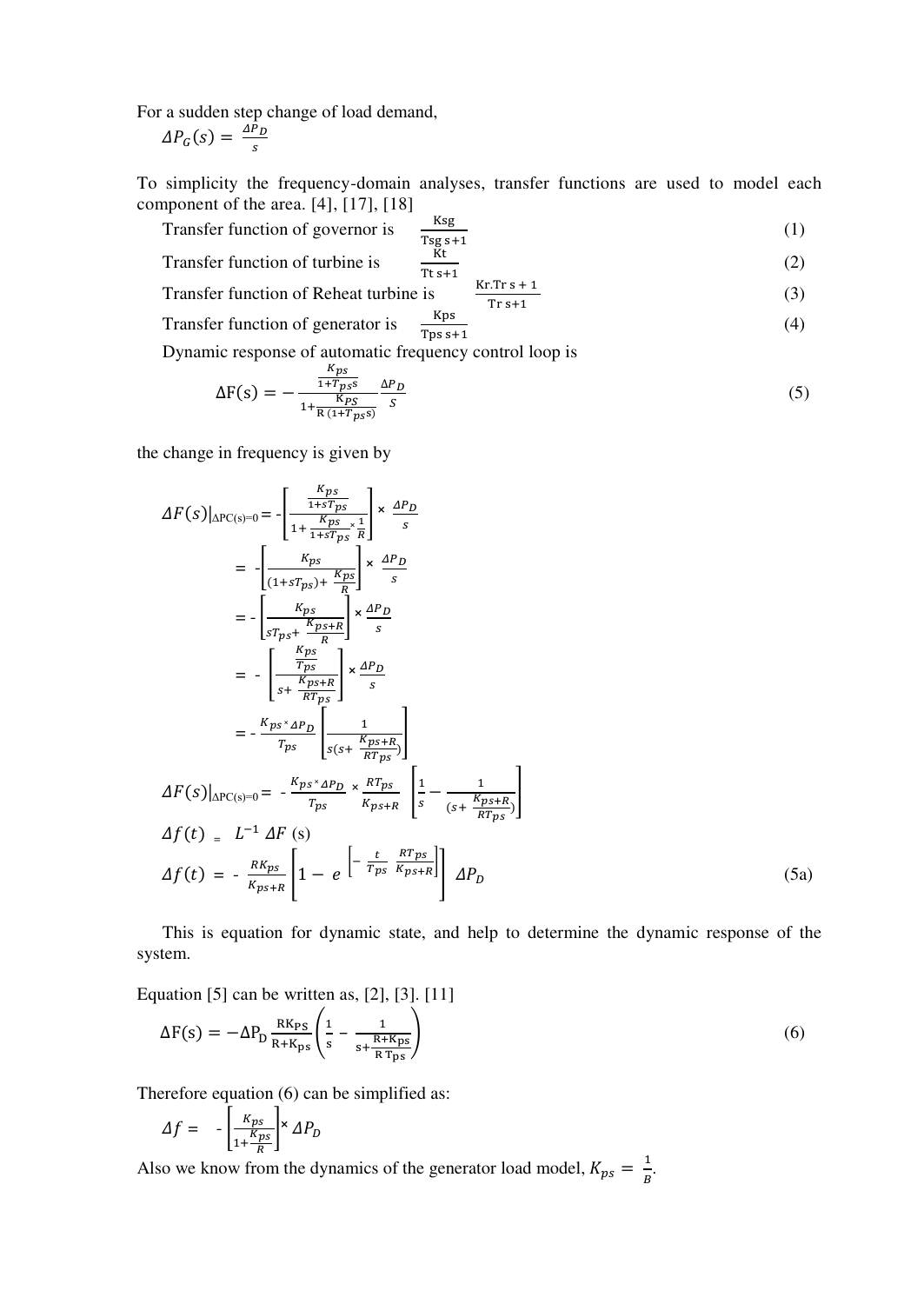Where B = 
$$
\frac{\frac{\partial P_D}{\partial f}}{\frac{\partial P_D}{P_r}}
$$
 MW/Hz.  
\n=  $\frac{\frac{\partial P_D}{\partial f}}{\frac{1}{P_r}}$  in p.u.MW/unit change in frequency.  
\n
$$
\Delta f = -\left[\frac{\frac{1}{B}}{1 + \frac{1}{BR}}\right] \times \Delta P_D
$$
\n
$$
\Delta f = -\left[\frac{1}{B + \frac{1}{R}}\right] \times \Delta P_D = -\frac{1}{\beta} \cdot \Delta P_D
$$
\n(7)

Where the factor  $\beta = \left[ B + \frac{1}{R} \right]$  and is known as the area frequency response characteristic (AFRC) or area frequency regulation characteristic.

 Equation (7) gives the steady state response of frequency to the changes in load demand. The speed regulation is usually so adjusted that changes in frequency are small (of the order of 5%) from no load to full load.

Power system parameter B is generally much less than (i.e.,  $B \propto \frac{1}{R}$ ). So that B can be Neglected in equation (7), which result in

 $\Delta f = -R \left( \Delta P_p \right)$  (7a)

 The droop of the frequency curve in thus mainly determined by the speed governor regulation (R).

The increase in load demand  $(\Delta P_p)$  is met under steady state conditions partly by the increased generation( $\Delta P_G$ ) due to the opening of the steam valve and partly by the decreased load demand due to droop in frequency.

The increase in generation in expressed as

$$
\Delta P_G = -\frac{1}{R} \Delta f
$$

Substituting  $\Delta f$  from equation (7), we get

$$
\Delta P_G = -\frac{1}{R} \left[ -\left[ \frac{1}{B + \frac{1}{R}} \right] \Delta P_D \right] = \left[ \frac{1}{R} \times \frac{R}{BR + 1} \right] \Delta P_D
$$

 $=$   $\left[\frac{1}{BR+1}\right]$   $\Delta P_D$  (7b) And a decrease in the system load is expressed as

$$
B \Delta f = B \left[ - \left[ \frac{1}{B + \frac{1}{R}} \right] \Delta P_D \right] = B \left[ \frac{1}{B R + 1} \right] \Delta P_D = \left[ \frac{B R}{B R + 1} \right] \Delta P_D \tag{7c}
$$

 From equation (7b) and (7c), it is observed that contribution of the decrease in the system load is much less than the increase in generation.

Power flow out of control area-1 can be expressed as

$$
P_{TL1} = \frac{|E_1||E_2|}{x_{TL}} \sin(\delta_1 - \delta_2)
$$
 (8)

Where $|E_1|$  and  $|E_2|$  are voltage magnitude of area 1 and area 2, respectively,  $\delta_1$  and  $\delta_2$  are the power angles of equivalent machines of their respective area, and  $X_{TL}$  is the tie line reactance.

 If there is change in load demands of two areas, there will be incremental changes in power angles ( $\Delta \delta_1$  and  $\Delta \delta_2$ ). Then, the change in the tie line power is

$$
P_{\text{TL1}} + \Delta P_{\text{TL1}} = \frac{|E_1||E_2|}{x_{\text{TL}}} \sin\left[(\delta_1 - \delta_2\right) + \sin\left(\Delta \delta_1 - \Delta \delta_2\right)\right]
$$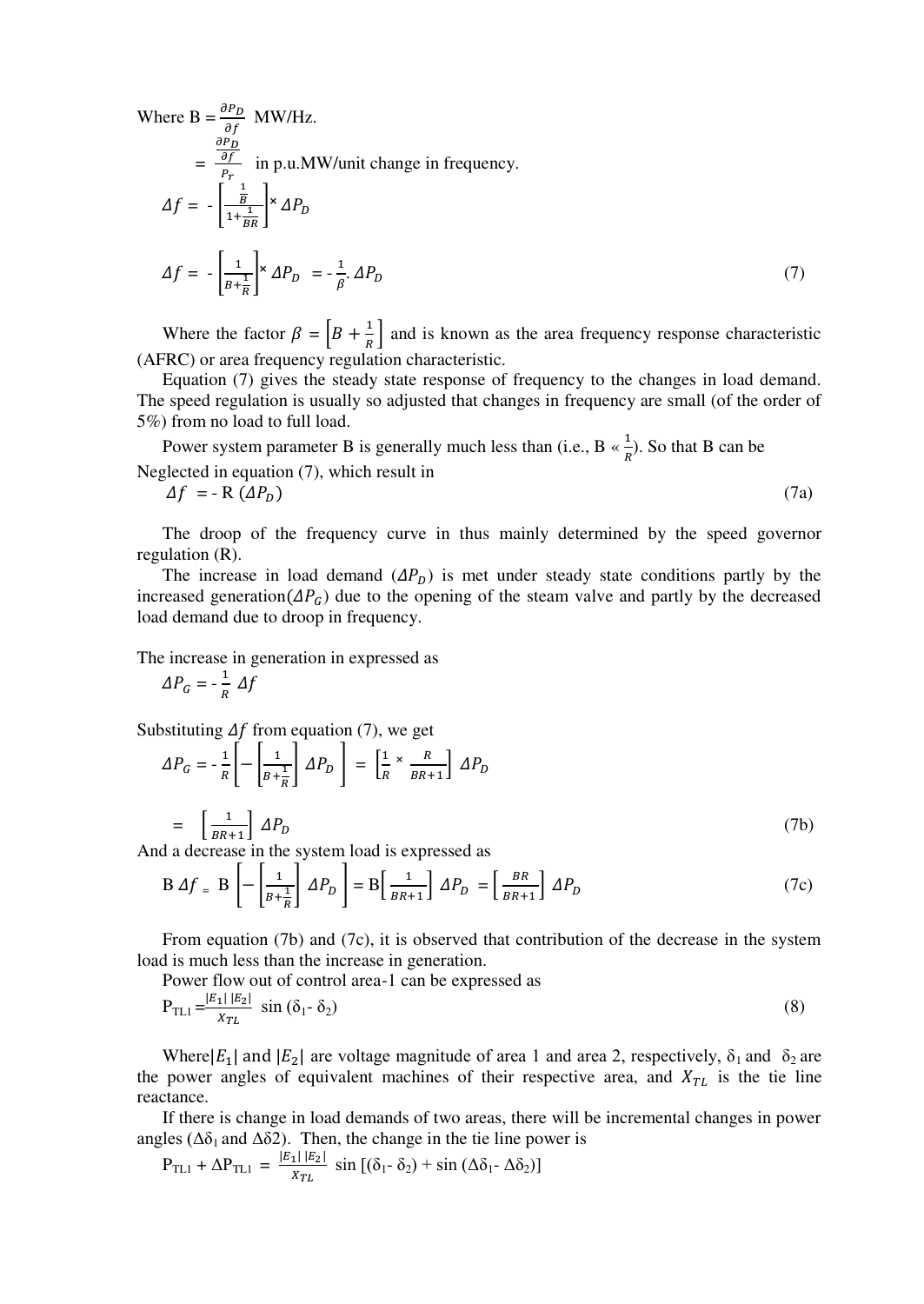After solving the above equation we get,

 $P_{\text{TL1}} + \Delta P_{\text{TL1}} = \frac{|E_1||E_2|}{r_{\text{av}}}$  $\frac{11|E_2|}{x_{TL}}$  sin  $(\delta_1 - \delta_2) + \frac{|E_1||E_2|}{x_{TL}}$  [cos  $(\delta_1 - \delta_2)$  ( $\Delta \delta_1 - \Delta \delta_2$ )]

Therefore, change in incremental tie-line power can be expressed as

$$
\Delta P_{\text{TL1}} = \frac{|E_1||E_2|}{x_{\text{TL}}} \left[ \cos (\delta_1 - \delta_2) (\Delta \delta_1 - \Delta \delta_2) \right] \text{MW}
$$
\n
$$
\Delta P_{\text{TL1}} = T_{12} (\delta_1 - \delta_2) \tag{9}
$$

Where 
$$
T_{12} = \frac{|E_1||E_2|}{x_{TL}P_1} \cos(\delta_1 - \delta_2)
$$
 MW/rad (10)

 $T_{12}$  is known as the synchronizing coefficient or the stiffness coefficient of the tie-line. Equation (10) can be written as

$$
T_{12} = \frac{P_{max12}}{P_1} \cos \left(\delta_1 - \delta_2\right) \tag{11}
$$

Where  $P_{max12} = \frac{|E_1||E_2|}{X_{TL}P_2}$  $\frac{2(1+2)}{x_{TL}P_2}$  = Static transmission capacity of the tie line. Consider the change in frequency as

$$
\Delta \omega = \frac{d}{dt} (\Delta \delta)
$$
  
2\pi \Delta f = \frac{d}{dt} (\Delta \delta)  
\Delta f = \frac{1}{2\pi} \times \frac{d}{dt} (\Delta \delta) Hz

In other words,

$$
\frac{d}{dt} (\Delta \delta) = 2\pi \Delta f
$$

$$
\int \frac{d}{dt} (\Delta \delta) = 2\pi \Delta f
$$

$$
\Delta \delta = 2\pi \int \Delta f dt \text{ radians}
$$

Hence, the changes in power angles for area 1 and area 2 are  $\Delta\delta_1 = 2\pi \int \Delta f_1 dt$ And  $\Delta \delta_2 = 2\pi \int \Delta f_2 dt$ 

 Since the incremental power angles are related in terms of integrals of incremental frequency, equation (9) can be modified as

 $\Delta P_{TL1} = 2\pi T_{12} (\Delta f_1 dt - \Delta f_2)$  $dt$ ) (12)  $\Delta f_1$  and  $\Delta f_2$  are the incremental frequency changes of area-1 and area-2, respectively.

Similarly, the incremental tie-line power out of area-2 is

$$
\Delta P_{TL2} = 2\pi T_{21} \left( \int \Delta f_2 dt - \int \Delta f_1 dt \right)
$$
\n(13)  
\nWhere  $T_{21} = \frac{|E_1||E_2|}{x_{TL}P_2} \cos (\delta_2 - \delta_1)$  MW/rad

Dividing equation (14) by equation (11), we get  $T_{21}$  $\frac{T_{21}}{T_{12}} = \frac{T_{21}}{T_{12}}$  $\frac{121}{T_{12}}$  = a<sub>12</sub> Therefore,  $T_{21} = a_{12} T_{12}$ And hence  $\Delta P_{TL2} = a_{12} \Delta P_{TL1}$  (15) Surplus power in p.u. for single area case is  $\Delta P_G - \Delta P_D = \frac{2H}{f_0}$  $\frac{\partial f}{\partial x}$  $\boldsymbol{a}$  $\frac{a}{dt}(\Delta f) + B \Delta f$  (16)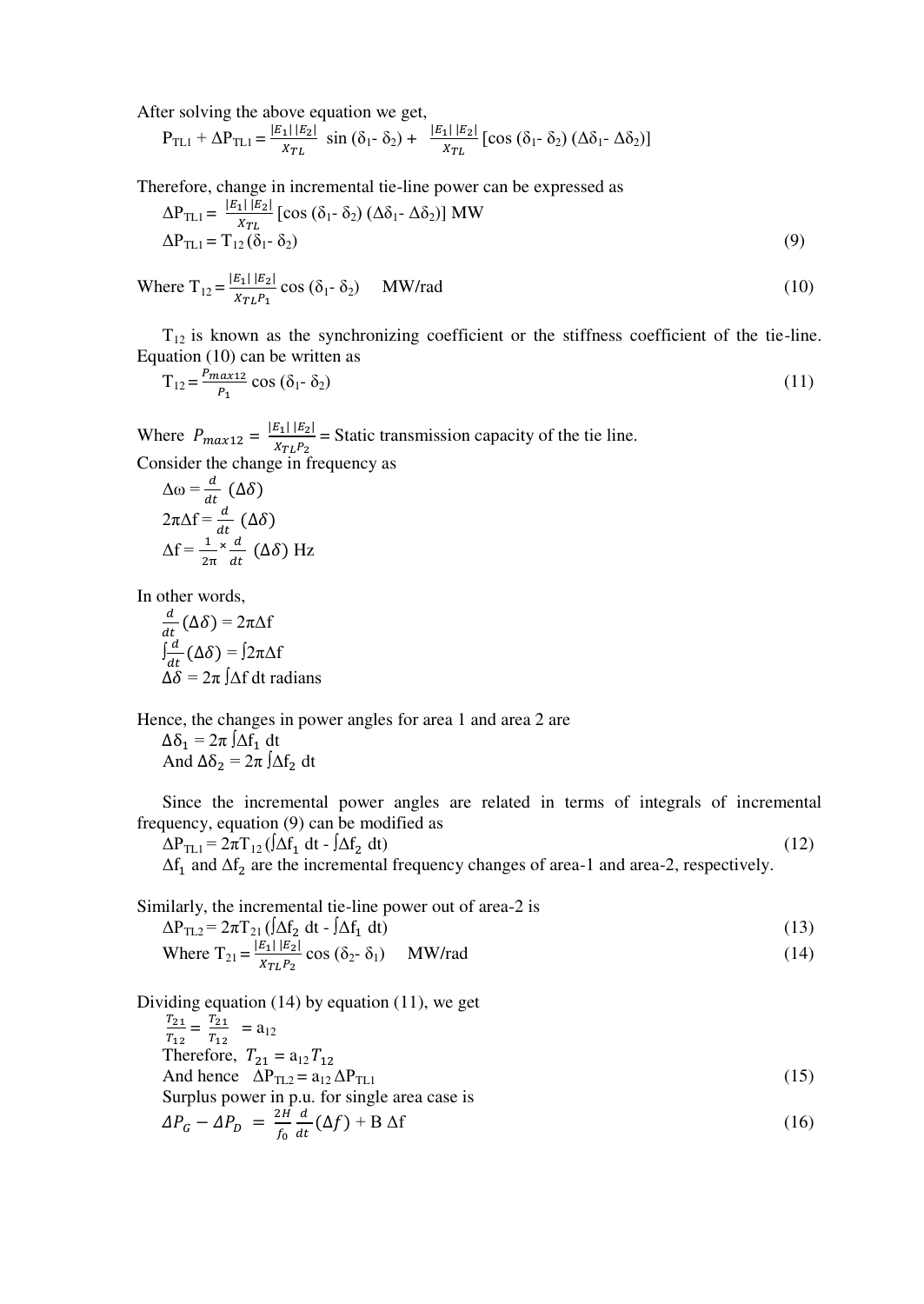For a two area case, the surplus power can be expressed in p.u. as

$$
\Delta P_{G1} - \Delta P_{D1} = \frac{2H_1}{f_0} \frac{d}{dt} (\Delta f_1) + B_1 \Delta f_1 + \Delta P_{TL1}
$$
\n(17)

Taking Laplace transform on both sides of equation (18)

$$
\Delta P_{G1}(s) - \Delta P_{D1}(s) = \frac{2H_1}{f_0} s \frac{d}{dt} (\Delta F_1(s)) + B_1 \Delta F_1(s) + \Delta P_{TL1}(s)
$$

Rearranging the above equation as follows, we get

$$
\Delta P_{G1}(s) - \Delta P_{D1}(s) = \Delta F_1(s) \left(\frac{2H_1}{f_0} s + B_1\right) + \Delta P_{TL1}(s)
$$
\n
$$
\Delta F_1(s) = [\Delta P_{G1}(s) - \Delta P_{D1}(s) - \Delta P T L 1(s)] \left[\frac{\frac{1}{B_1}}{1 + \left[\frac{2H_1}{B_1 f_0}\right]s}\right]
$$
\n
$$
\Delta F_1(s) = [\Delta P_{G1}(s) - \Delta P_{D1}(s) - \Delta P_{TL1}(s)] \frac{K_{p s 1}}{1 + T_{p s 1}}
$$
\n(18)\nWhere  $K_{p s 1} = \frac{1}{B_1}$  and  $T_{p s 1} = \frac{2H_1}{B_1 f_0}$ 

 By comparing equation (18) with single area equation (16), the only additional terms is the appearance of signal  $\Delta P_{TL1}$  (s). Taking Laplace transform on both sides of equation (12), we get

For Control area-1

$$
\Delta P_{\text{TL1}}(s) = 2\pi T_{12} \left[ \frac{\Delta F_1(s)}{s} - \frac{\Delta F_2(s)}{s} \right]
$$
  
Or this equation can be written as  

$$
\Delta P_{\text{TL1}}(s) = \frac{2\pi T_{12}}{s} \left[ \Delta F_1(s) - \Delta F_2(s) \right]
$$
 (19)

For Control area-2

$$
\Delta P_{TL2}(s) = 2\pi T_{21} \left[ \frac{\Delta F_2(s)}{s} - \frac{\Delta F_1(s)}{s} \right]
$$
  
=  $-2\pi a_{12} T_{12} \left[ \frac{\Delta F_1(s)}{s} - \frac{\Delta F_2(s)}{s} \right]$   

$$
\Delta P_{TL2}(s) = \frac{-2\pi a_{12} T_{12}}{s} \left[ \Delta F_1(s) - \Delta F_2(s) \right]
$$
 (20)

 In single area power system, Area Control Error (ACE) is the change in frequency. In a two power system, ACE is the linear combination of the change in frequency and change in tie-line power. Thus, for control area-1 we have

$$
ACE1 = \Delta PTL1 + b1 \Delta f1
$$
 (21)

Where  $b_1$  = constant = area frequency bias. Taking Laplace transform on both sides of equation (21), we get

$$
ACE1(s) = \Delta P_{TL1}(s) + b_1 \Delta F_1(s)
$$
\n(22)

Similarly, for control area-2, we have

$$
ACE2(s) = \Delta P_{TL2}(s) + b_2 \Delta F_2(s)
$$
\n(23)

 Equation (22) and (23) indicate that a control signal made of tie-line flow deviation added to frequency deviation weighted by a bias factor would accomplish the desired objectives. This control signal is known as area control error (ACE).

#### **3. Control Strategy**

 Controller determines the value of controlled variable, compare the actual value to the desired value (reference input), determines the deviation and produces a control signal that will reduce the deviation to zero or to a smallest possible value. In automatic generation control of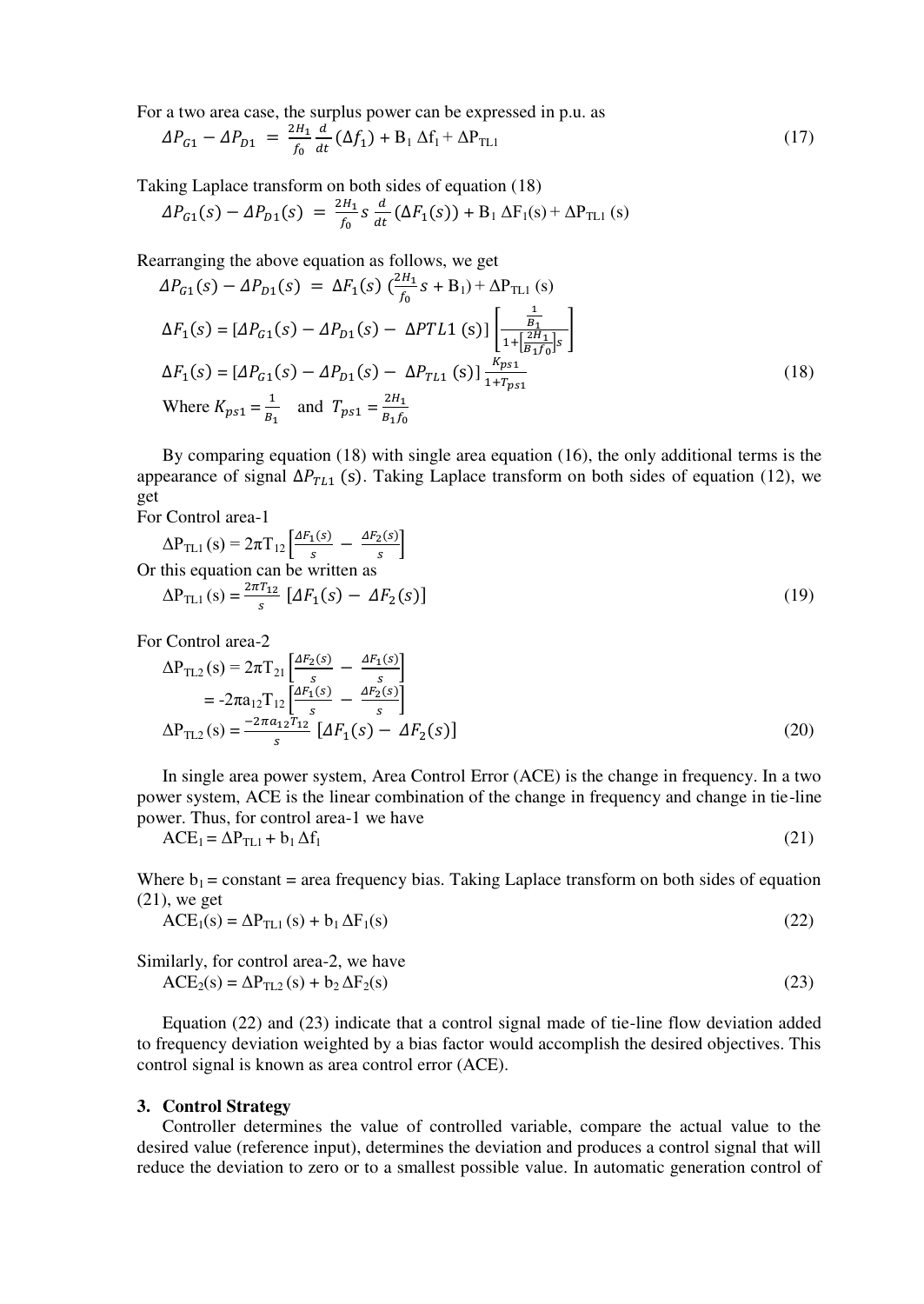thermal generating unit need to control or maintain the frequency constancy, reduced oscillation and zero steady state error, so following types of controller are used, [10]

#### *A. PID Technique*



Figure. 2 Proportional Plus Integral Plus Derivative Control Scheme Model

 This is a combination of proportional, integral and derivative controller so called three action controller. This controller are using from many year back for controlling such action with maintaining their performance.

Control Area Input = 
$$
K_p
$$
 Error Signal +  $K_p$   $K_i$   $\int$  (Error Signal +  $K_p$   $K_d \frac{d \text{ Error Signal}}{dt}$ ) (24)

#### *B. Intelligent (Fuzzy Logic) Technique*

 Fuzzy logic establishes the rules of a nonlinear mapping. There has been extensive use of fuzzy logic in control applications. One of its main advantages is that controller parameters can be changed very quickly depending on the system dynamics because no parameter estimation is required in designing controller for nonlinear systems. Fuzzy logic controller is shown below [6],



Figure 3. Fuzzy Logic Control Scheme Model



Figure 4. Fuzzy Inference System Editor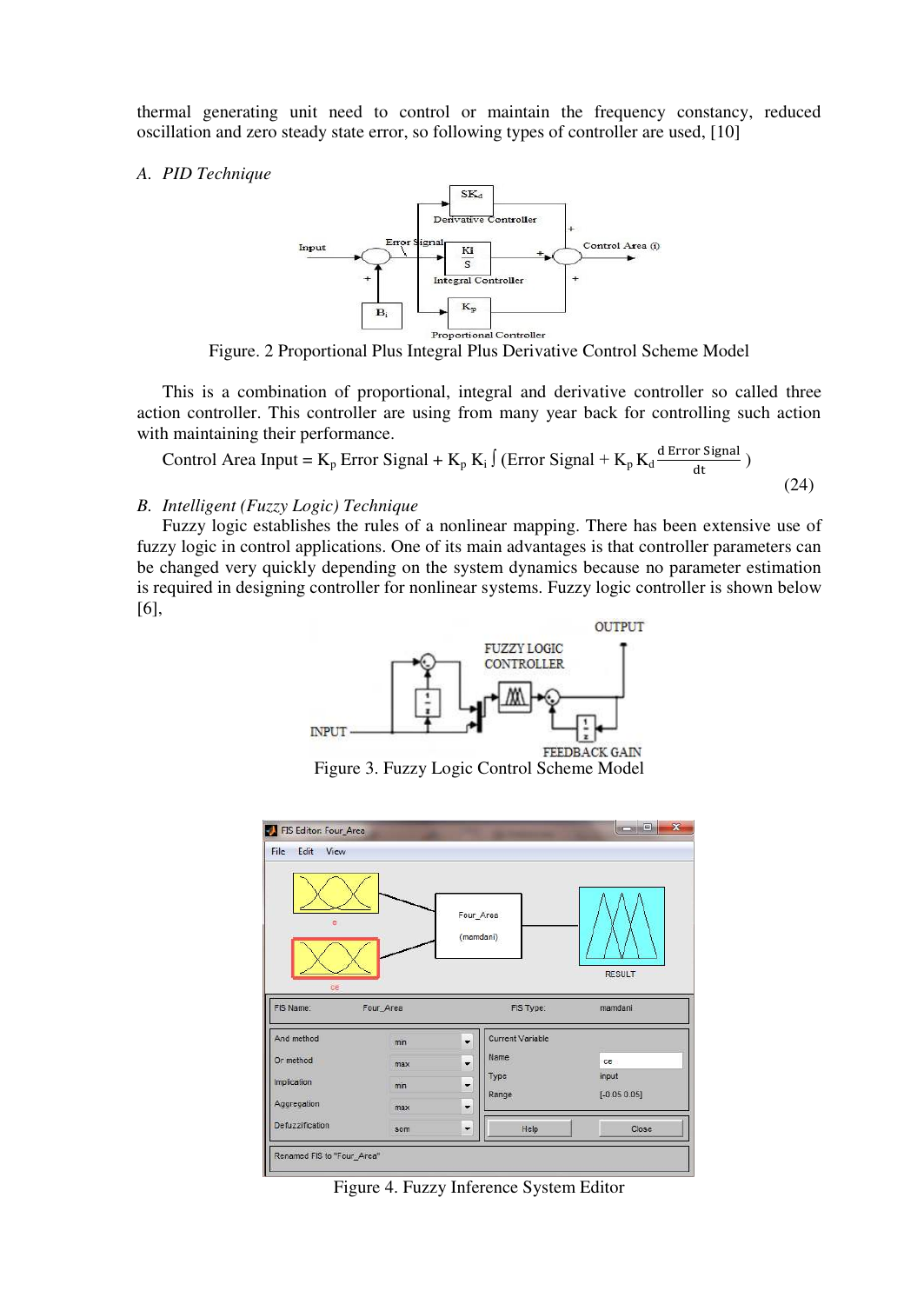The inputs of the proposed fuzzy controller are e, and rate of change in ce. The appropriate membership function and fuzzy rule base is shown in below, where 7 membership function, NB, NM, NS, Z, PS, PM, and PB represent negative big, negative medium, negative small, zero, positive small, positive medium, and positive big, respectively make 49 (7×7) rule [7].

| Error(e)                   |           |           |           |           |           |           |    |           |  |  |
|----------------------------|-----------|-----------|-----------|-----------|-----------|-----------|----|-----------|--|--|
| Change in<br>Error<br>(ce) |           | NB        | NM        | NS        | ZO        | PS        | PM | PB        |  |  |
|                            | NB        | PВ        | PB        | PB        | PB        | PM        | PM | <b>PS</b> |  |  |
|                            | NM        | PВ        | <b>PM</b> | PM        | <b>PM</b> | PS        | PS | <b>PS</b> |  |  |
|                            | NS        | <b>PM</b> | <b>PM</b> | PS        | PS        | PS        | PS | ZO        |  |  |
|                            | ZO        | NS        | NS        | <b>NS</b> | ZΟ        | PS        | PS | PS        |  |  |
|                            | PS        | ZΟ        | NS        | NS        | NS        | <b>NS</b> | NΜ | NM        |  |  |
|                            | <b>PM</b> | NS        | NS        | NΜ        | NM        | NΜ        | NB | NB        |  |  |
|                            | PB        | <b>NS</b> | NΜ        | NB        | NB        | NΒ        | NΒ | NB        |  |  |

Table 1. Fuzzy Inference Rule

#### *C. Evolutionary (GA Controller) Technique*

 The genetic algorithm is a robust optimization technique based on natural selection. A possible solution to a specific problem is seen as an individual. A collection of a number of individuals is called a population. The current population reproduces new individuals that are called the new generation. The new individuals of the new generation are supposed to have better performance than the individuals of the previous generation. GA have been successfully implemented in the area of industrial electronics, system identification, control robotics, pattern recognition, planning and scheduling, flow chart for tuning of PID controller using genetic algorithm is shown below in Figure. 5, [14], [15].



Figure 5. Flow chart for tuning of PID using genetic algorithm (GA)

| $10010 \nL. \nQ111000000$ |                     |           |                           |            |                       |            |                    |  |  |  |  |
|---------------------------|---------------------|-----------|---------------------------|------------|-----------------------|------------|--------------------|--|--|--|--|
|                           | Fitness<br>Function | Variables | Population<br><b>Size</b> | Selection  | Mutation              | Cross Over | <b>Bound Limit</b> |  |  |  |  |
| Four<br>Area              | @fun pid            | ∸         | 20                        | Stochastic | Constant<br>Dependent | Scattered  | [0-5]              |  |  |  |  |

 The above table 2 show the GA parameters used in this paper for solving of AGCs problem of four areas. The table 3 for different valus of P, I, D is shown bellows: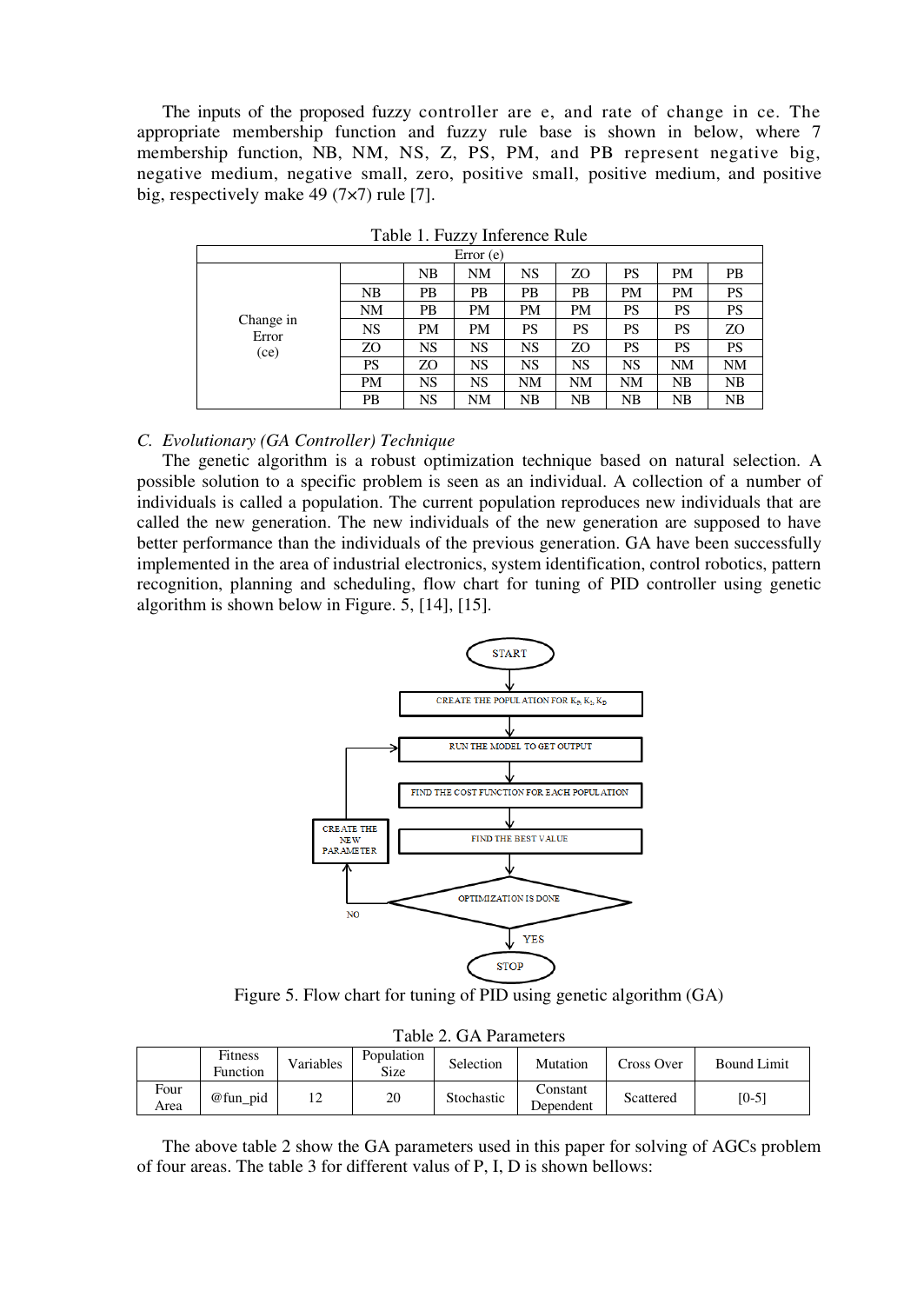| Table 3. PID Value for tuning using GA controller |  |
|---------------------------------------------------|--|
|---------------------------------------------------|--|

| DID<br>riv    |           |        |                     |           |           |                                                |           |           | ↩         |           |        |           |
|---------------|-----------|--------|---------------------|-----------|-----------|------------------------------------------------|-----------|-----------|-----------|-----------|--------|-----------|
| $-1$<br>∨alue | $-4.6429$ | 4.9075 | 2.2722<br>$-2.3112$ | $-4.6757$ | $-0.5139$ | 2.2210<br>.<br>the contract of the contract of | $-2.1344$ | $-0.9339$ | $-2.0876$ | $-0.1238$ | 1.1348 | $-0.2012$ |

This table gives the values of P, I, D, which are 12 variables used for tuning by using GA controller

#### **4. Results and Discussion**



Figure 6. Frequency Response of Area 1 with Fuzzy Controller



Figure 7. Frequency Response of Area 2 with Fuzzy Controller



 All the results are carried out by using MATLAB/Simulink to investigate the performance of four areas reheat thermal system. The power system parameters are given in appendix. The step load disturbance of 0.01 p.u. was applied in four areas for all the cases and deviations in frequency and corresponding tie-line power were investigated. The AGC performance through fuzzy logic technique is compared with GA (Using tuning of PID controller) technique. The change in frequency and corresponding tie-line deviation under the load disturbances of 0.01 p.u. in four areas are shown in figure 6 to figure 21. Comparative value of settling time shown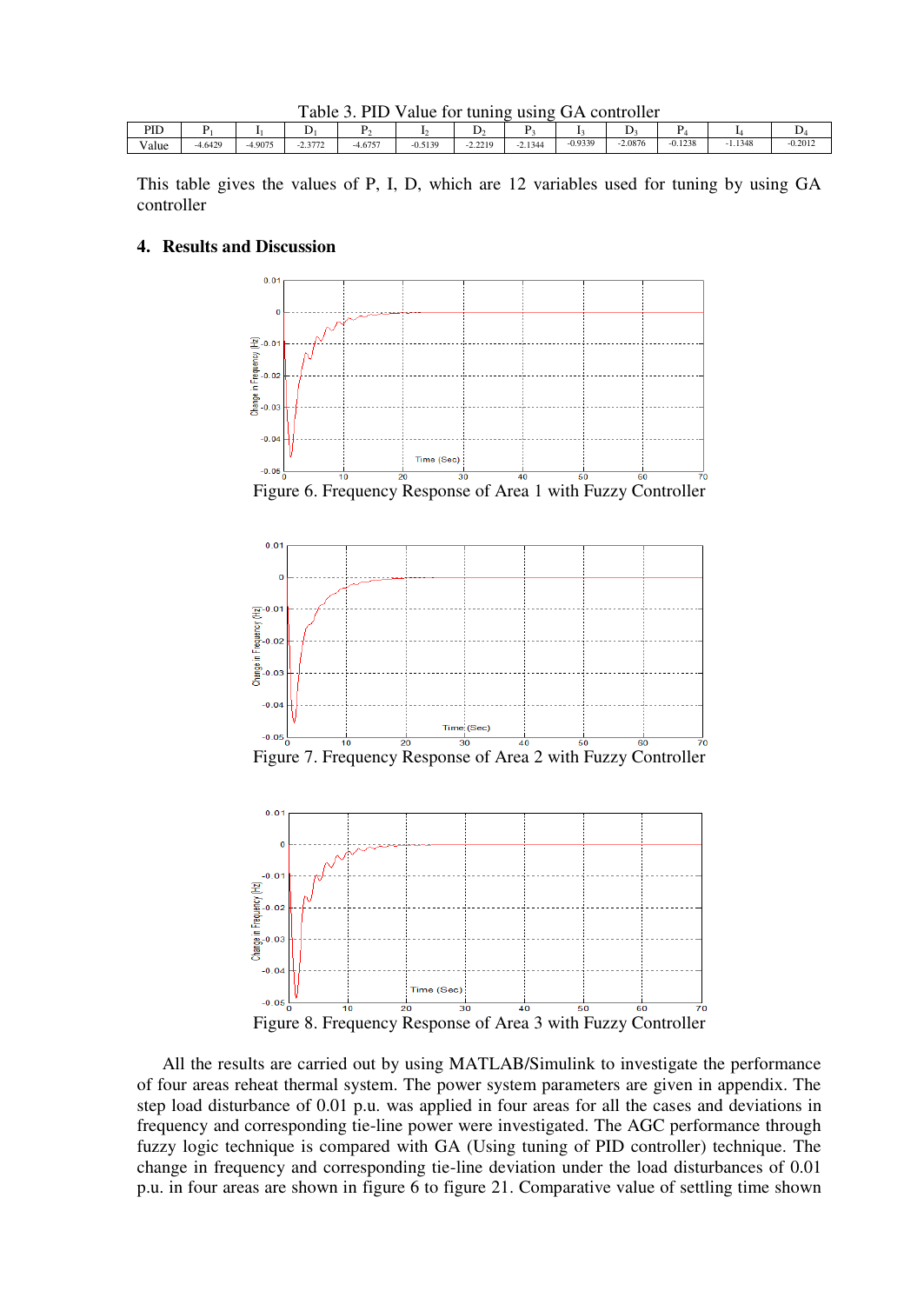in table 2, it is observed that the evolutionary (GA for tuning of PID Controller) technique controller improve the dynamic performance of the system as compared to intelligent (Fuzzy Logic Controller) techniques.



Figure 12. Tie-Line Power Response of Area 3 with Fuzzy Controller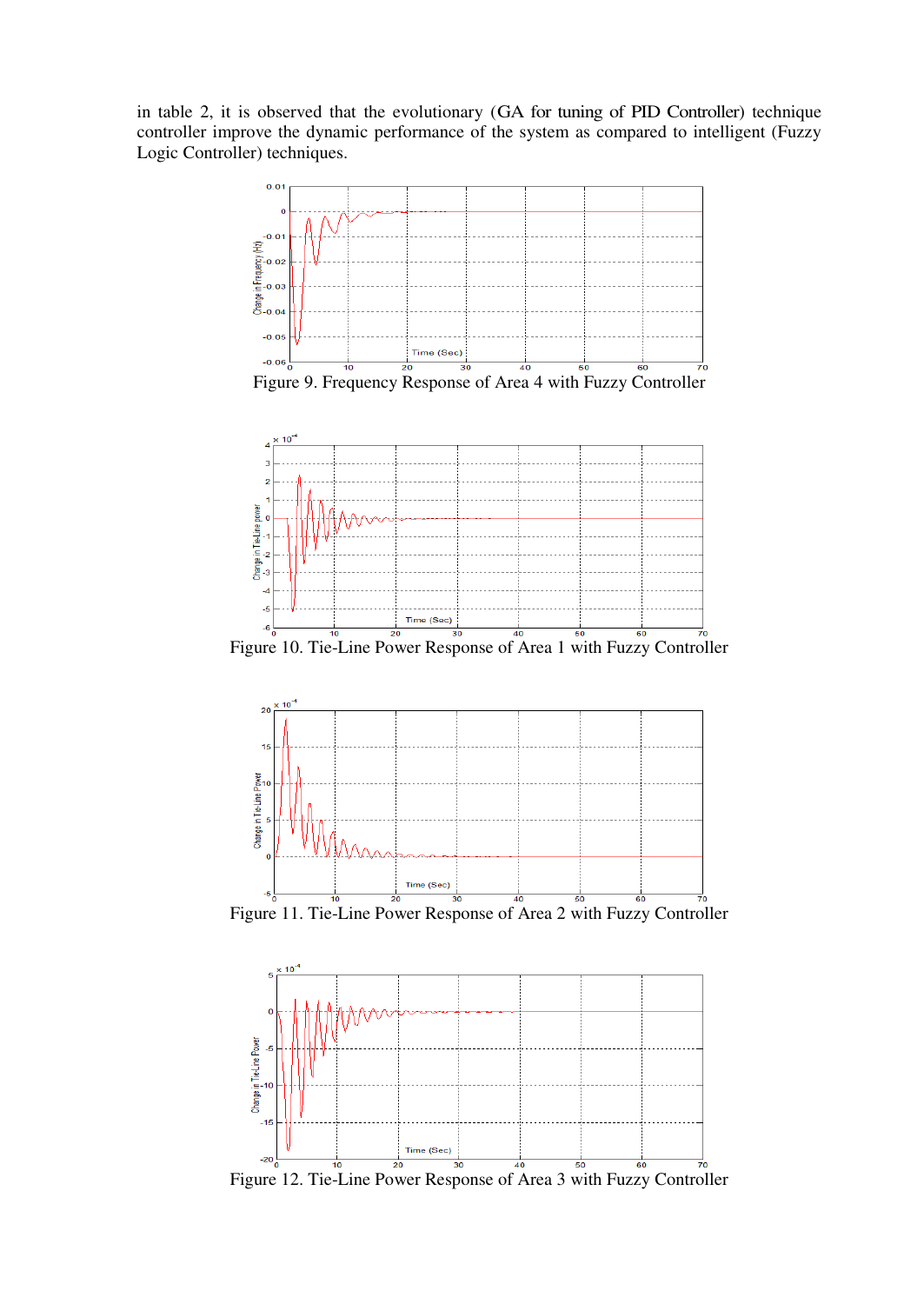

Figure. 13 Tie-Line Power Response of Area 4 with Fuzzy Controller



Figure 14. Frequency Response of Area 1 with GA Controller





Figure 16. Frequency Response of Area 3 with GA Controller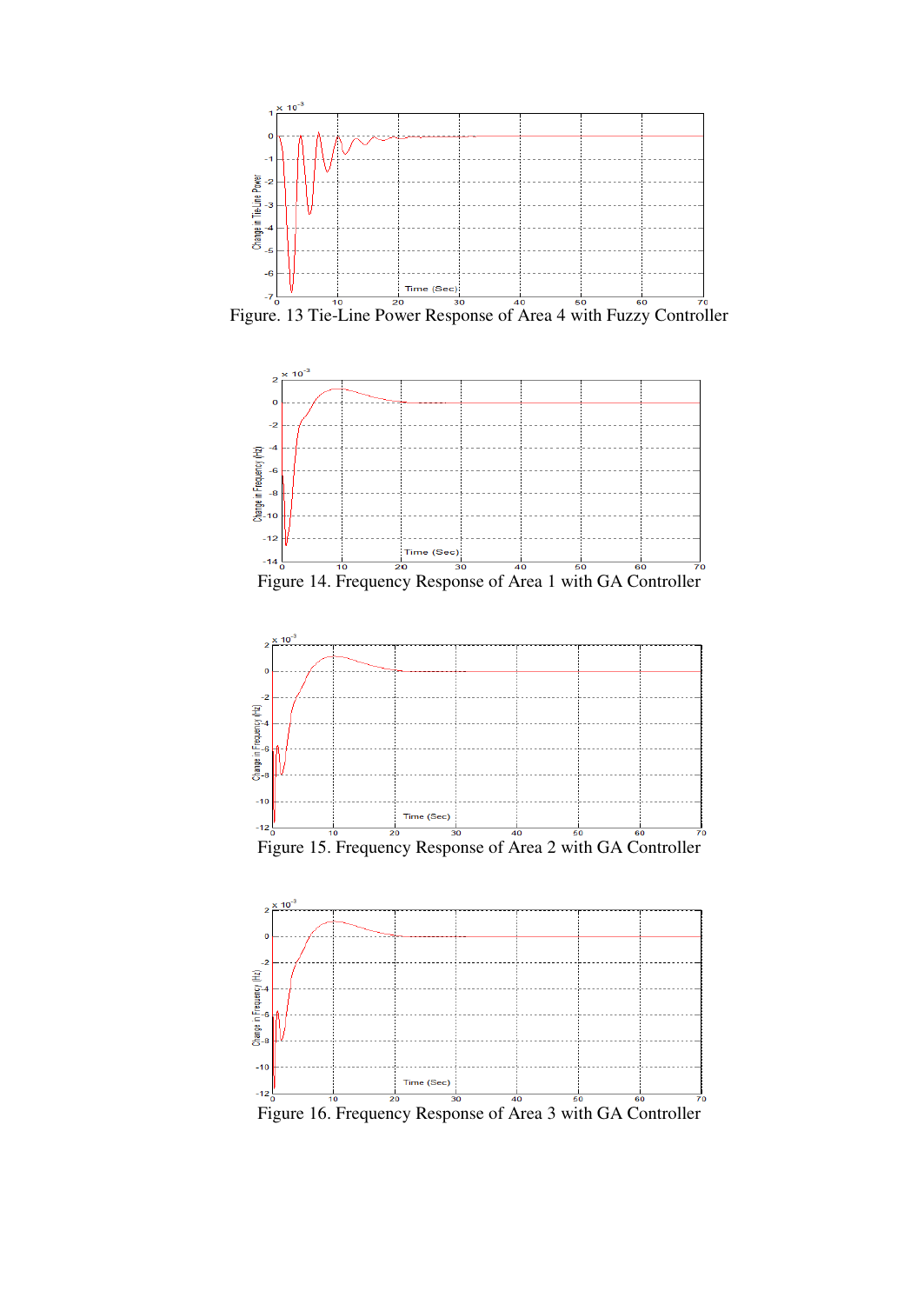

Figure 17. Frequency Response of Area 4 with GA Controller



Figure 18. Tie-Line Power Response of Area 1 with GA Controller



 $F_{6}$ <br>Figure 19. Tie-Line Power Response of Area 2 with GA Controller

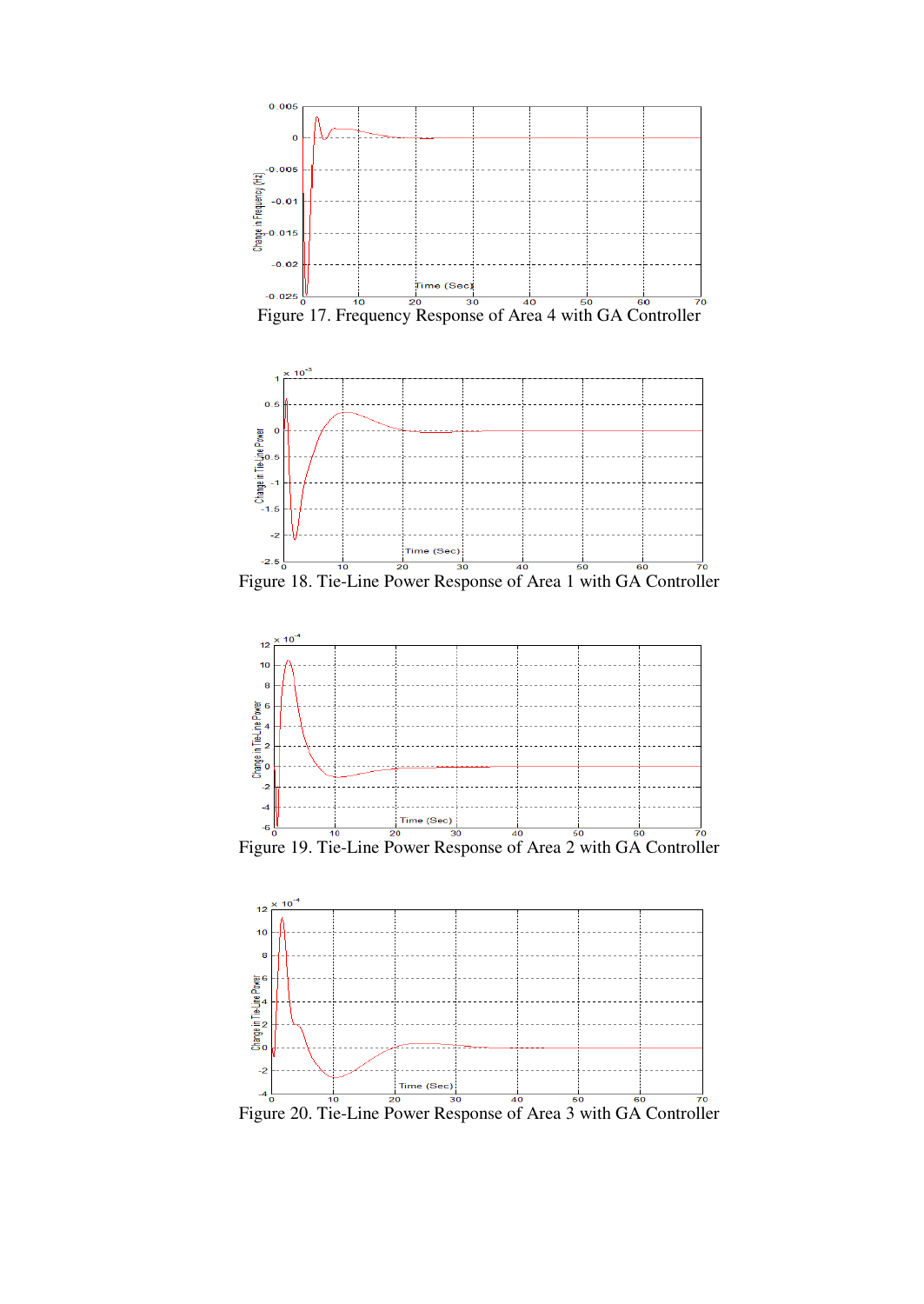

Figure 21. Tie-Line Power Response of Area 4 with GA Controller

| Controller | <b>Settling Time (Sec)</b> |                   |                            |        |                                 |        |        |        |  |  |
|------------|----------------------------|-------------------|----------------------------|--------|---------------------------------|--------|--------|--------|--|--|
|            |                            |                   | <b>Frequency Deviation</b> |        | <b>Tie-Line Power Deviation</b> |        |        |        |  |  |
|            | Area 1                     | Area <sub>2</sub> | Area 3                     | Area 4 | Area 1                          | Area 2 | Area 3 | Area 4 |  |  |
| Fuzzy      | 24                         | 24                | 25                         | 20     | 35                              | 36     | 38     | 33     |  |  |
| GA         | 20                         | 21                | 21                         | 17     | 32                              | 33     | 35     | 32     |  |  |

Table 4. Comparative value of settling time (Proposed)

### **5. Conclusions**

 The performance of automatic generation control of four area reheat thermal power system is investigated in this paper. To demonstrate the effectiveness of proposed controller evolutionary (Genetic Algorithm for tuning of PID controller) technique, the control strategy based on intelligent (Fuzzy Logic) technique is applied. The performance of these techniques is evaluated through the simulation. The results are tabulated in Table II respectively.

 The results of proposed technique have been compared with conventional and intelligent technique and it shows that the proposed technique give good dynamic performances and results. So it can be concluded that the evolutionary technique give better settling performance than the intelligent controllers.

Appendix

Power System Parameters are as follows:

f=60Hz;  $R_1=R_2=R_3=R_4=2.4$ Hz/p.uMW;  $T_{sg1}=T_{sg2}=T_{sg3}=T_{sg4}=0.08$ Sec;  $T_{ps1}=T_{ps2}=T_{ps3}=T_{ps4}=20$ Sec;  $Tt_1 = Tt_2 = Tt_3 = Tt_4 = 0.3$ Sec;  $Tt_1 = Tt_2 = Tt_3 = Tt_4 = 10$ Sec;  $Kr_1 = Kr_2 = 0.5$ TU;  $Kr_3 = 3.33$ TU;  $Kr_4 = 3$ TU;<br>  $a_{12} = a_{23} = a_{34} = a_{41} = 1$ ;  $H_1 = H_2 = H_3 = H_4 = 5$ MW-S/MVA;  $P_{r1} = P_{r2} = P_{r3} = P_{r4} = 2000$ MW;  $a_{12}=a_{23}=$   $a_{34}=a_{41}=1;$   $H_1=H_2=H_3=H_4=5MW-S/MVA;$  $K_{ps1}=K_{ps2}=K_{ps3}=K_{ps4}=120Hz$  /puMW;  $K_{sg1}=K_{sg2}=K_{sg3}=K_{sg4}=1$ ;  $K_{t1}=K_{t2}=K_{t3}=K_{t4}=1$ ;  $D_{1234}=8.33*10^{-1}$  $3\overline{p}$ .uMW/Hz.; B<sub>1234</sub>=0.425p.u.MW/hz;  $\Delta P_{D1234}$ =0.01 p.u; T<sub>12</sub>= T<sub>23</sub>= T<sub>34</sub>=T<sub>41</sub>=0.0867MW/Radian; P<sub>tie</sub>  $_{max}$ =200MW.

Nomenclature

AGC Automatic Generation Control

- $P_{ri}$  Rated power capacity of area i
- f Nominal system frequency
- Δf Change in supply frequency
- $D_i$  System damping area i<br>T<sub>sg</sub> Speed governor time co
- $T_{sg}$  Speed governor time constant<br> $T_t$  Steam turbine time constant
- Steam turbine time constant
- $T_{\text{ps}}$  Power system time constant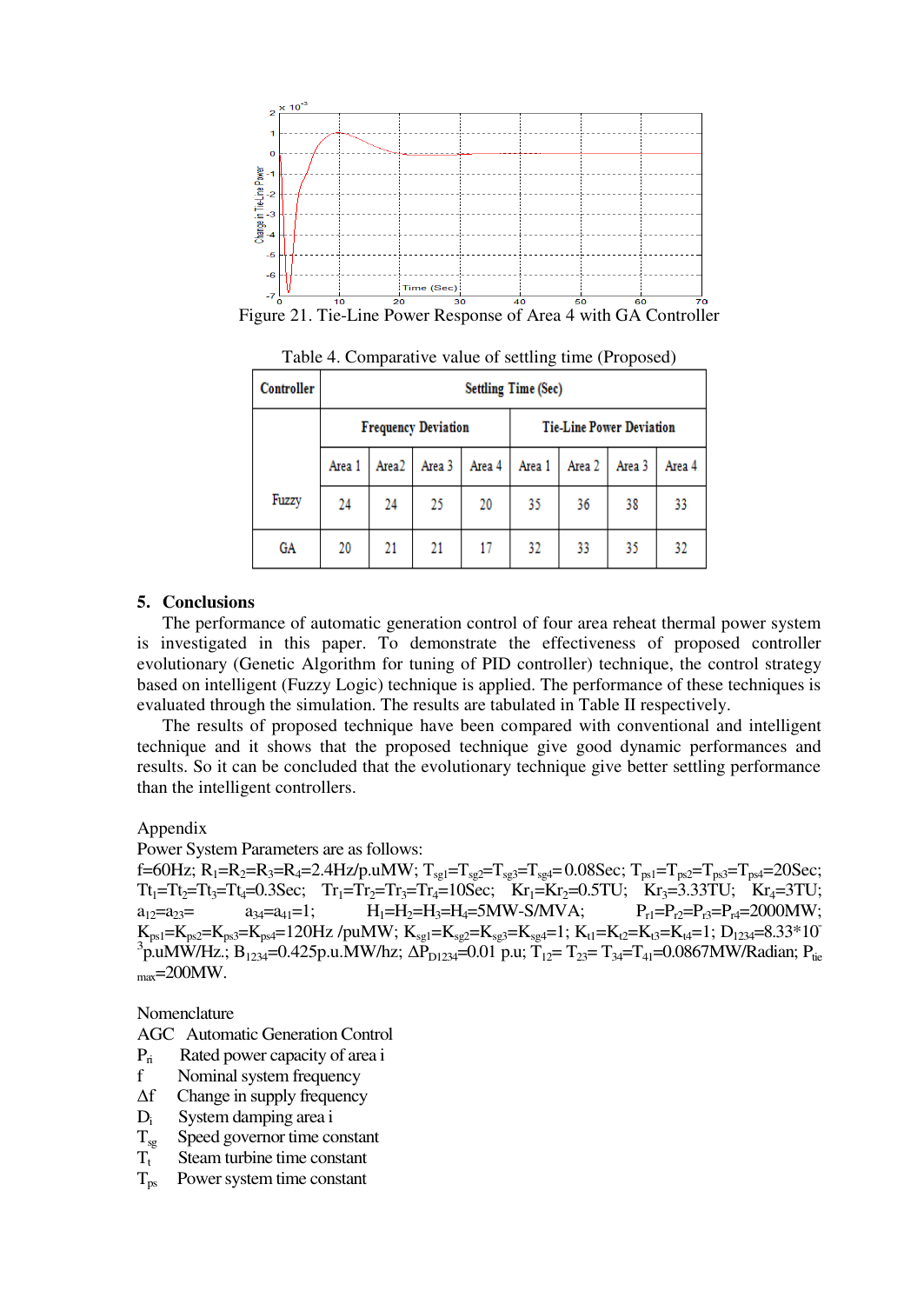- $K_{sg}$  Speed governor gain constant<br> $K_t$  Steam turbine gain constant
- Steam turbine gain constant
- $K_{ps}$  Power system gain constant
- Bi Frequency bias parameter
- $\Delta P_{\text{Di}}$  Incremental load change in area i
- i Subscript referring to area 1 2 3 etc.
- H Inertia constant
- R Speed regulation of governor
- a Ratio of rated power of a pair of areas four area system
- T Synchronous coefficient of tie-line system
- $P_{\text{tie max}}$  Tie-line power

### **6. Acknowledgement**

 This work is supported by electrical engineering department, Sam Higginbottom Institute of Agriculture Technology and Sciences. Allahabad, India.

## **7. References**

- [1] Magla, J. Nanda, "Automatic Generation Control of an Interconnected Hydro-Thermal System Using Conventional Integral and Fuzzy logic Control", in Proc. *IEEE Electric Utility Deregulation, Restructuring and Power Technologies*, Apr 2004.
- [2] P. Kothari, Nagrath "Modern Power System Analysis"; Tata McGraw Hill, Third Edition, 2003.
- [3] Elgerd O. I, "Elctric Energy System Theory; An Introduction" McGraw Hill, 1971.
- [4] Surya Prakash, S K Sinha, "Four Area Load Frequency Control of Interconnected Hydro-Thermal Power System by Intelligent PID Control Technique"; 978-1-4673-0455-9/12, IEEE 2012.
- [5] K.P.Singh Parmar, S.Majhi, D.P.Kothari, "Optimal Load Frequency Control of an Interconnected Power System"; *MIT International Journal of Electrical and Instrumentation Engineering* Vol. 1, No. 1, Jan.2011, pp. 1-5, ISSS No. 2230-7656, MIT Publications.
- [6] Surya Prakash, S K Sinha, "Intelligent PI Control Technique in Four Area Load Frequency Control of Interconnected Hydro-thermal Power System"; 978-1-4673-0210- 4/12, IEEE 2012.
- [7] Rishabh Verma, Shalini Pal, Sathans, "Intelligent Automatic Generation Control of Two-Area Hydrothermal Power System using ANN and Fuzzy Logic";978-0-7695-4958-3/13, IEEE 2013.
- [8] Kiran Kumar Challa, P.S.Nagendra Rao, "Analysis and Design of Controller for Two Area Thermal-Hydro-Gas AGC System"; 978-1-4244-7781-4/10, IEEE 2010.
- [9] S. Sivanagaraju, G. Sreenivasan, "Power System Operation and Control". PEARSON (2011).
- [10] S.Hasan Saeed, "Automatic Control System", 2006.
- [11] Hadi Sadat, "Power System Analysis". Tata MCGraw Hill 1999.
- [12] Ranjit Roy, S. P. Ghoshal, Praghnesh Bhatt, "Evolutionary Computation based Four-Area Automatic Generaton Control in Restructured Environment"; 978-1-4244-4331-4/09, IEEE 2009.
- [13] Xiangjie Liu, Xiaolei Zhan, Dianwei Quian, "Load Frequency Control considering Generation Rate Constraints"; 978-1-4244-6712-9/10, IEEE 2010.
- [14] Sapna Bhati, Dhiiraj Nitnawwre, "Genetic Optimization Tuning of an Automatic Voltage Regulator System"; IJSET, Volume No.1, Issue No. 3, pg: 120-124, ISSN: 2277-1581, 01July 2012.
- [15] K. F.Man, K. S.Tang and S. Kwong, "Genetic algorithm: Concepts and applications"; *IEEE Trans. Ind. Electron*, vol. 43, no. 5, pp. 519-534, may 1996.